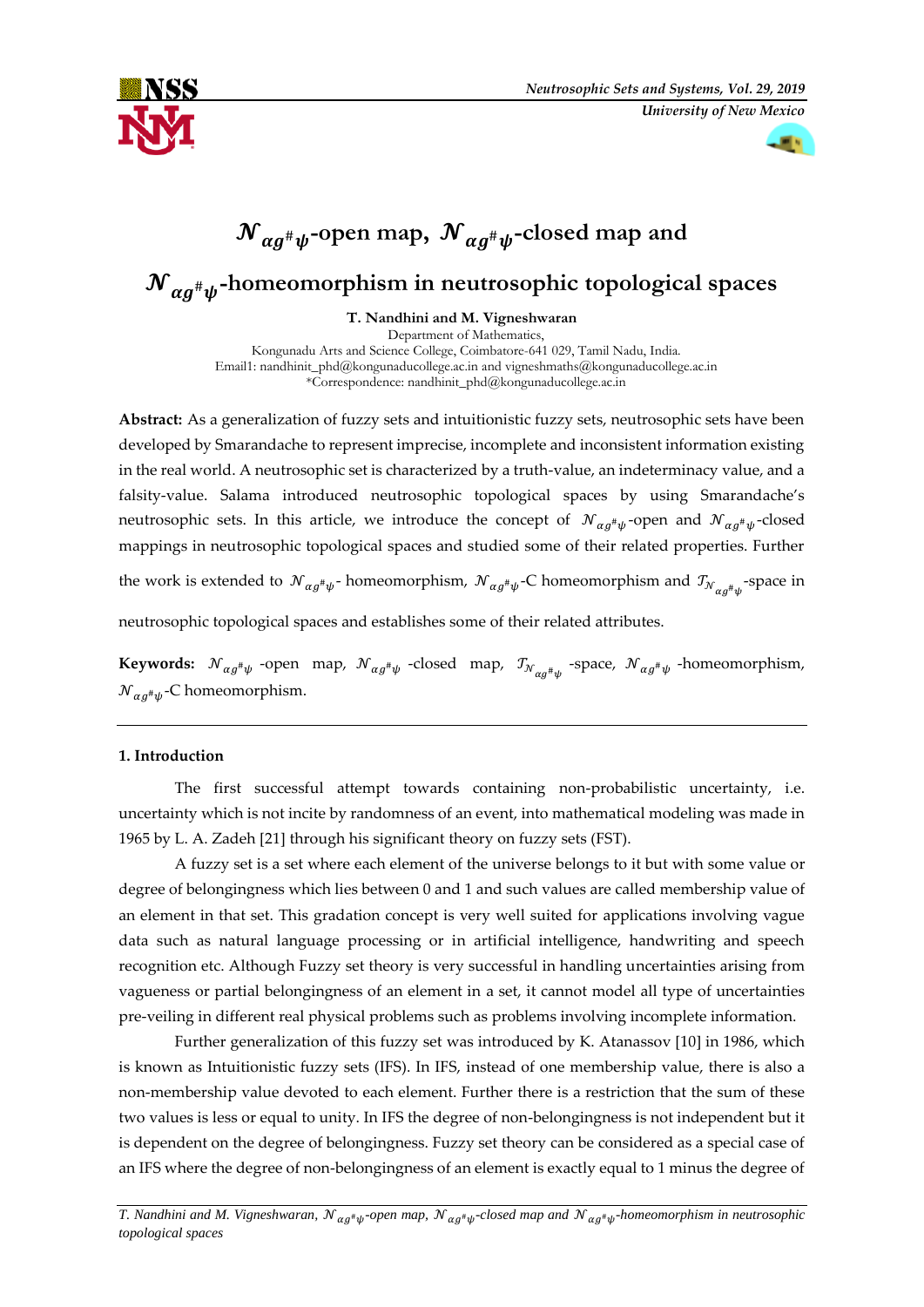belongingness. IFS have the expertise to handle vague data of both complete and incomplete in nature. In applications like expert systems, belief systems and information fusion etc., where degree of non-belongingness is equally important as degree of belongingness, intuitionistic fuzzy sets are quite useful.

There are of course several other generalizations of Fuzzy as well as Intuitionistic fuzzy sets like L-fuzzy sets and intuitionistic L- fuzzy sets, interval valued fuzzy and intuitionistic fuzzy sets etc that have been developed and applied in solving many practical physical problems. Recently a new theory has been introduced which is known as neutrosophic logic and sets. The term neutrosophy means knowledge of impartial thought and this impartial represents the main distinction between fuzzy and intuitionistic fuzzy logic and set. Neutrosophic logic was introduced by Smarandache [14] in 1995. It is a logic in which each proposition is calculated to have a degree of truth (T), a degree of indeterminacy (I) and a degree of falsity (F). A Neutrosophic set is a set where each element of the universe has a degree of truth, indeterminacy and falsity respectively and which lies between [0, 1]\*, the non-standard unit interval

Unlike in intuitionistic fuzzy sets, where the included uncertainty is dependent of the degree of belongingness and degree of non-belongingness, here the uncertainty present, i.e. the indeterminacy factor, is independent of truth and falsity values. Neutrosophic sets are indeed more general than IFS as there are no constraints between the degree of truth, degree of indeterminacy and degree of falsity. All these degrees can individually vary within [0, 1]\*.

Smarandache's neutrosophic concept have wide range of real time applications for the fields of [1,2,3,4,5,6,7&8] Information Systems, Computer Science, Artificial Intelligence, Applied Mathematics, decision making. Mechanics, Electrical & Electronic, Medicine and Management Science etc.

Salama and Alblowi[18] introduced the new concept of neutrosophic topological space in 2012. The neutrosophic closed sets and neutrosophic continuous functions were introduced by Salama, Smarandache and Valeri[19] in 2014. Arokiarani et al.[9] introduced the neutrosophic α-closed set in neutrosophic topological spaces.

Parimala et al.[14] studied the concept of neutrosophic  $\alpha\psi$ -closed sets and neutrosophic homeomorphisms[15] in neutrosophic topological spaces. Recently Vigneshwaran et al.[13] introduced the concept of  $\ {\cal N}_{\alpha g^{\#}\psi}$ -closed sets in neutrosophic topological spaces and studied some of its properties and also  ${\cal N}_{\alpha g^{\#}\psi}$ -continuous and  ${\cal N}_{\alpha g^{\#}\psi}$ -irresolute functions[12] were initiated and studied in neutrosophic topological spaces.

The focus of this article is to introduce the idea of  ${\mathcal N}_{\alpha g^{\#}\psi}$  -open and  ${\mathcal N}_{\alpha g^{\#}\psi}$ -closed mappings in neutrosophic topological spaces and also the work is extended to  ${\mathcal N}_{\alpha g^{\#}\psi}$ -homeomorphism,  ${\mathcal N}_{\alpha g^\# \psi}$  -C homeomorphism and  ${\mathcal T}_{{\mathcal N}_{\alpha g^\# \psi}}$  -space in neutrosophic topological spaces and obtain some of its basic properties.

#### **2. Preliminaries**

**Definition 2.1.**[17] A neutrosophic set *S* is an object of the following form  $A = \{(s, \mathcal{U}_{A}(s), \mathcal{U}_{C}(s))\}$  $V_{\mathcal{A}}(s),W_{\mathcal{A}}(s): s \in S$ } where  $\mathcal{U}_{\mathcal{A}}(s), V_{\mathcal{A}}(s)$  and  $\mathcal{W}_{\mathcal{A}}(s)$  denote the degree of membership, the

T. Nandhini and M. Vigneshwaran,  ${\cal N}_{\alpha g^*\psi}$ -open map,  ${\cal N}_{\alpha g^*\psi}$ -closed map and  ${\cal N}_{\alpha g^*\psi}$ -homeomorphism in neutrosophic *topological spaces*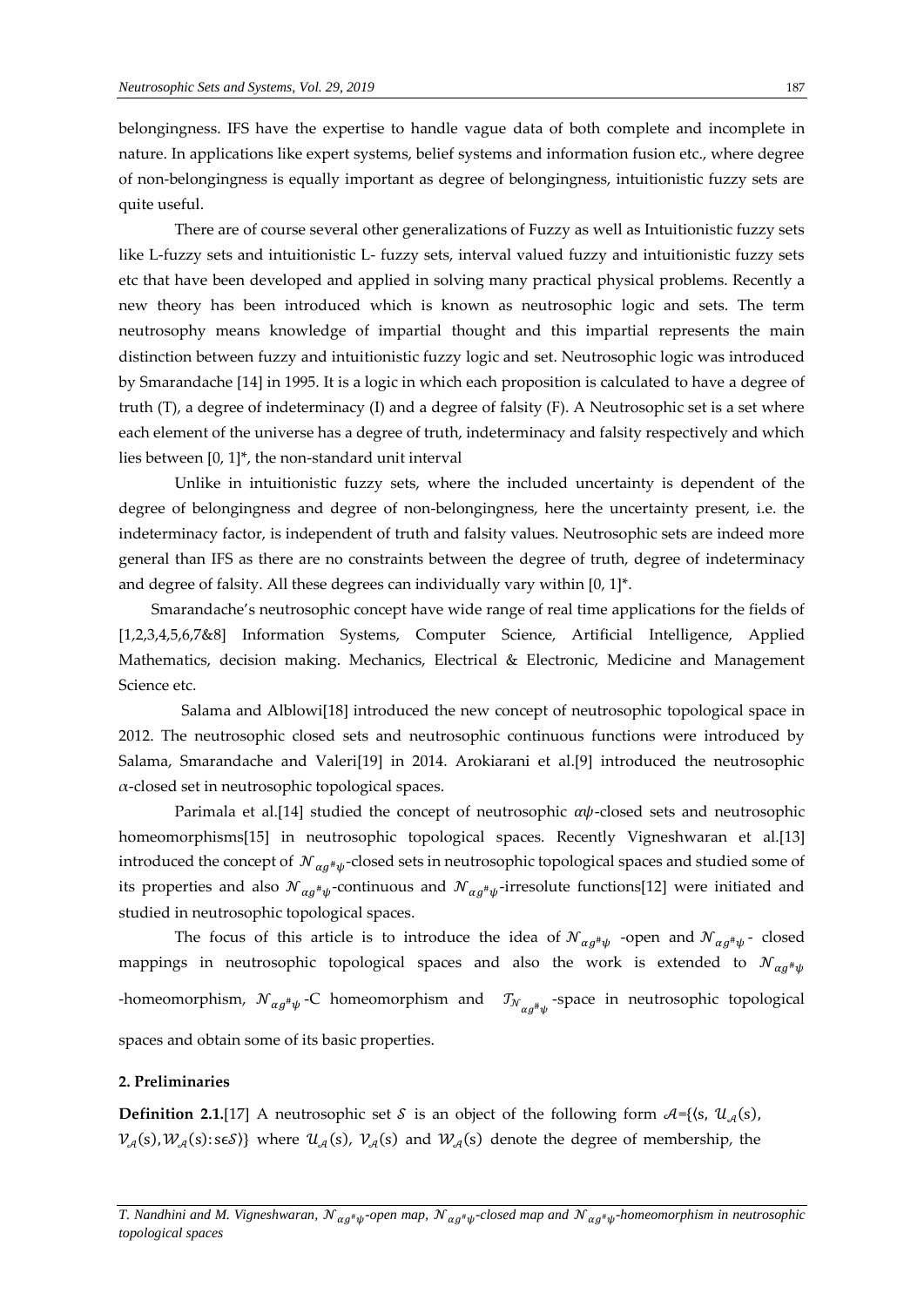degree of indeterminacy and the degree of non membership for each element s $\epsilon \mathcal{S}$  to the set  $A$ , respectively.

**Definition 2.2.** [17] Let  $\mathcal A$  and  $\mathcal B$  be Neutrosophic sets of the form

 $\mathcal{A} = \{ \langle s, \mathcal{U}_{\mathcal{A}}(s), \mathcal{V}_{\mathcal{A}}(s), \mathcal{W}_{\mathcal{A}}(s) : s \in \mathcal{S} \rangle \}$  and B={ $\langle S, \mathcal{U}_{\mathcal{B}}(S), \mathcal{V}_{\mathcal{B}}(S), \mathcal{W}_{\mathcal{B}}(S) \colon S \in S \rangle$ }. Then (i)  $A \subseteq B$  if and only if  $\mathcal{U}_{A}(s) \leq \mathcal{U}_{B}(s)$ ,  $\mathcal{V}_{A}(s) \leq \mathcal{V}_{B}(s)$  and  $\mathcal{W}_{A}(s) \geq \mathcal{W}_{B}(s)$ ; (ii) $\bar{\mathcal{A}} = \{(\mathcal{W}_{\mathcal{A}}(s), \mathcal{V}_{\mathcal{A}}(s), \mathcal{U}_{\mathcal{A}}(s): s \in \mathcal{S})\};$ 

(iii)A  $\cup$  B={  $\langle$ s,  $\mathcal{U}_{\mathcal{A}}(s) \vee \mathcal{U}_{\mathcal{B}}(s), \mathcal{V}_{\mathcal{A}}(s) \wedge \mathcal{V}_{\mathcal{B}}(s), \mathcal{W}_{\mathcal{A}}(s) \wedge \mathcal{W}_{\mathcal{B}}(s) : s \in S \rangle$ };

 $(iv)$ A  $\cap$  B={  $\langle s, u_{\mathcal{A}}(s) \wedge u_{\mathcal{B}}(s), v_{\mathcal{A}}(s) \vee v_{\mathcal{B}}(s), w_{\mathcal{A}}(s) \vee w_{\mathcal{B}}(s): s \in S \rangle$  }.

**Definition 2.3.** [18] A neutrosophic topology in a nonempty set  $X$  is a family  $\Im$  of neutrosophic sets in  $\mathcal X$  satisfying the following axioms:

(i)  $0_N$ ,  $1_N \in \mathfrak{I}$ ;

(ii)  $\mathcal{U} \cap \mathcal{V} \in \mathfrak{I}$  for any  $\mathcal{U}, \mathcal{V} \in \mathfrak{I}$ ;

(iii)∪  $(U)$ <sub>i</sub> for any arbitrary family  $(U)$ <sub>i</sub> : i ∈ J ⊆  $\Im$ 

**Definition 2.4.**[18] Let  $P$  be a neutrosophic set in neutrosophic topological space  $X$ . Then  $Nint(P)=U{D : D$  is a neutrosophic open set in X and  $D \subseteq P$  } is called a neutrosophic interior of  $P$ .

 $\mathcal{N}cl(\mathcal{P})=\cap\{\mathcal{E}: \mathcal{E} \text{ is a neutrosophic closed set in } \mathcal{X} \text{ and } \mathcal{E} \supseteq \mathcal{P} \}$  is called a neutrosophic closure of  $P$ .

**Definition 2.5.**[12] A subset A of a neutrosophic space  $(\mathcal{X}, \mathcal{Y})$  is called a neutrosophic  ${\mathcal N}_{\alpha g^\# \psi}$ -closed set if  $\mathcal N_\alpha$ cl $({\mathcal A}) \subseteq {\mathcal G}$  whenever  ${\mathcal A} \subseteq {\mathcal G}$  and  ${\mathcal G}$  is  ${\mathcal N}_{g^\# \psi}$ -open in  $({\mathcal X}, \mathfrak I).$ 

**Definition 2.6.** A function d:  $(S, \mathfrak{I}) \rightarrow (\mathcal{T}, \xi)$  is called

(i) a  $\mathcal{N}_{\alpha g^{\#}\psi}$ -continuous[13] if  $d^{-1}(\mathcal{A})$  is a  $\mathcal{N}_{\alpha g^{\#}\psi}$  -closed set of  $(\mathcal{S}, \mathfrak{I})$  for every neutrosophic closed set  $\mathcal A$  of  $(\mathcal T, \xi)$ .

(ii) a  $\mathcal{N}_{\alpha g^{\#}\psi}$  -irresolute[13] if  $d^{-1}(\mathcal{A})$  is a  $\mathcal{N}_{\alpha g^{\#}\psi}$ -closed set of  $(\mathcal{S}, \mathfrak{I})$  for every  $\mathcal{N}_{\alpha g^{\#}\psi}$ -closed set  $\mathcal{A}$ of  $(\mathcal{T}, \xi)$ .

**Definition 2.7.**[15] A bijection  $g: (\mathcal{S}, \mathfrak{I}) \to (\mathcal{T}, \xi)$  is called a homeomorphism if g and  $g^{-1}$  are neutrosophic continuous mappings.

All over this paper neutrosophic  $\alpha g^{\#} \psi$ -interior and neutrosophic  $\alpha g^{\#} \psi$ -closure is denoted by  ${\mathcal N}_{\alpha g^{\#} \psi}$ -i\* and  ${\mathcal N}_{\alpha g^{\#} \psi}$ -c\* respectively.

### 3.  ${\mathcal N}_{\alpha g^{\scriptscriptstyle\#}\psi}$ -open mapping

**Definition 3.1.** A mapping  $d: (\mathcal{S}, \mathfrak{I}) \to (\mathcal{T}, \xi)$  is  $\mathcal{N}_{\alpha g^{\#}\psi}$ -open if image of every neutrosophic open set of  $(S, \mathfrak{I})$  is  $\mathcal{N}_{\alpha g^{\#}\psi}$  -open set in  $(\mathcal{T}, \xi)$ .

**Theorem 3.2.** Each neutrosophic open mapping is a  $\mathcal{N}_{\alpha g^{\#}\psi}$ -open mapping.

**Proof:** Let A be a neutrosophic open set in  $(S, \Im)$ . Since d is a neutrosophic open mapping,  $d(\mathcal{A})$  is neutrosophic open in (Τ,ξ). But every neutrosophic open set is a  $\cal{N}_{\alpha g^{\#}\psi}$ -open set. Therefore,  $d(A)$ is a  ${\mathcal N}_{\alpha g^{\#}\psi}$ -open set in  $({\mathcal T}, \xi)$ . Hence, d is a  ${\mathcal N}_{\alpha g^{\#}\psi}$ -open mapping.

Let a  $\mathcal{N}_{\alpha g^\# \psi}$ -open mapping be not a neutrosophic open map by the following example.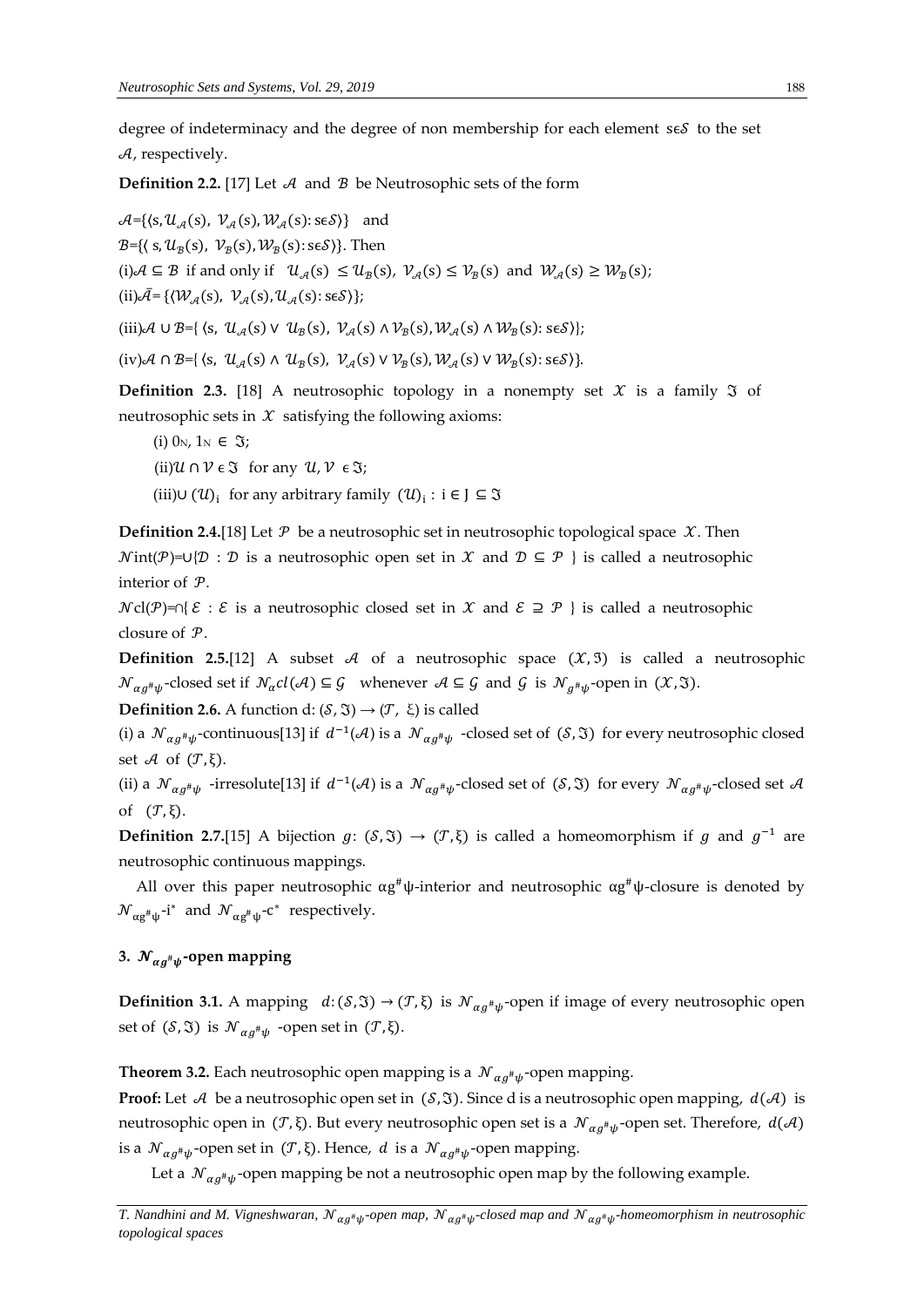**Example 3.3.** Let  $S = \{u, v, w\}$ ,  $\Im = \{0 \cup v, D_1, D_2, D_3, D_4, 1 \cup v\}$  be a neutrosophic topology on  $(S, \Im)$ .  $\mathcal{D}_1 = (s, (0.2, 0.1, 0.1), (0.2, 0.1, 0.1), (0.3, 0.5, 0.5))$  $\mathcal{D}_2 = \langle s, (0.1, 0.2, 0.2), (0.4, 0.3, 0.3), (0.3, 0.3, 0.3) \rangle$  $\mathcal{D}_3 = (s, (0.2, 0.2, 0.2), (0.2, 0.1, 0.1), (0.3, 0.3, 0.3))$  $\mathcal{D}_4$ = $\langle S, (0.1, 0.1, 0.1), (0.4, 0.3, 0.3), (0.3, 0.5, 0.5) \rangle$ , and let  $\mathcal{T} = \{u, v, w\}, \xi = \{0\}, \mathcal{F}_1, \mathcal{F}_2, \mathcal{F}_3, \mathcal{F}_4 \text{ 1N} \}$  be a neutrosophic topology on  $(\mathcal{T}, \xi)$ .  $\mathcal{F}_1 = \langle t, (0.3, 0.3, 0.3), (0.2, 0.1, 0.1), (0.2, 0.2, 0.2) \rangle$  $\mathcal{F}_2$ = $\langle t, (0.2, 0.2, 0.2), (0.1, 0.1, 0.1), (0.3, 0.3, 0.3) \rangle$  $\mathcal{F}_3 = \langle t, (0.3, 0.3, 0.3), (0.1, 0.1, 0.1), (0.2, 0.1, 0.1) \rangle$  $\mathcal{F}_4 = \langle t, (0.2, 0.2, 0.2), (0.2, 0.1, 0.1), (0.3, 0.3, 0.3) \rangle$ Define  $d : (\mathcal{S}, \mathfrak{V}) \to (\mathcal{T}, \xi)$  by  $d(u) = u$ ,  $d(v) = v$ ,  $d(w) = w$ .  ${\cal N}_{\alpha g^{\#}\psi}$  -open sets of  $({\cal T}, \xi) = \langle s, (0.2, 0.1, 0.1), (0.2, 0.1, 0.1), (0.3, 0.5, 0.5) \rangle$ . Here  $d(D_1)$  is  ${\mathcal N}_{\alpha g^{\#}\psi}$ -open in  $({\mathcal T}, \xi)$ . Therefore  $d$  is  ${\mathcal N}_{\alpha g^{\#}\psi}$ -open mapping. However, it is not a neutrosophic open mapping because  $d(D_1)$  is not neutrosophic open in ( $T$ , ξ). **Theorem 3.4.** A mapping  $d: (\mathcal{S}, \mathfrak{I}) \to (\mathcal{T}, \xi)$  is  $\mathcal{N}_{\alpha g^{\#}\psi}$ -open iff for every neutrosophic set A of  $(\mathcal{S}, \mathfrak{I}), d(i^*(\mathcal{A}) \subseteq \mathcal{N}_{\alpha g^{\#}\psi} - (i^*(d(\mathcal{A}))).$ **Proof: Necessity:** Let  $d$  be a  $\mathcal{N}_{\alpha g^{\#}\psi}$ -open mapping and  $\mathcal{A}$  is a neutrosophic open set in (*S*,  $\mathfrak{I}$ ). Now,  $i^*(A) \subseteq A$  implies  $d(i^*(A)) \subseteq d(A)$ . Since d is a  $\mathcal{N}_{\alpha g^{\#}\psi}$ -open mapping,  $d(i^*(A))$  is  $\mathcal{N}_{\alpha g^{\#}\psi}$ -open set in  $(\mathcal{T}, \xi)$  such that  $d(i^*(\mathcal{A}) \subseteq d(\mathcal{A})$  therefore  $d(i^*(\mathcal{A} \subseteq \mathcal{N}_{\alpha g^{\#}\psi}(i^*d(\mathcal{A}))).$ **Sufficiency:** Assume A is a neutrosophic open set of  $(S, \mathfrak{T})$ . Then  $d(\mathcal{A}) = d(i^*(\mathcal{A}) \subseteq \mathcal{N}_{\alpha g^{\#}\psi}$  $(i^*(d(\mathcal{A}))$ . But  $\mathcal{N}_{\alpha g^{\#}\psi} - (i^*(d(\mathcal{A}))) \subseteq d(\mathcal{A})$ . So  $d(\mathcal{A}) = \mathcal{N}_{\alpha g^{\#}\psi} - (i^*(\mathcal{A}))$  which implies  $d(\mathcal{A})$  is a  ${\mathcal N}_{\alpha g^{\#}\psi}$ -open set of (*T*, ξ) and hence d is a  ${\mathcal N}_{\alpha g^{\#}\psi}$ -open. **Theorem 3.5.** If  $d: (\mathcal{S}, \mathfrak{I}) \to (\mathcal{T}, \xi)$  is a  $\mathcal{N}_{\alpha g^{\#} \psi}$ -open mapping then  $i^*(d^{-1}(\mathcal{A}) \subseteq d^{-1}(\mathcal{N}_{\alpha g^{\#} \psi} - (i^*(\mathcal{A}))$ for every neutrosophic set  $\mathcal A$  of  $(\mathcal T, \xi)$ . **Proof:** Let  $\mathcal A$  is a neutrosophic set of  $(\mathcal T, \xi)$ . Then  $i^*(d^{-1}(\mathcal A))$  is a neutrosophic open set in  $(\mathcal S, \mathfrak I)$ . Since d is  $\mathcal{N}_{\alpha g^{\#}\psi}$ -open  $d(i^*(d^{-1}(\mathcal{A})))$  is  $\mathcal{N}_{\alpha g^{\#}\psi}$ - open in  $(\mathcal{T},\xi)$  and hence  $d(i^*(d^{-1}(\mathcal{A}))) \subseteq$  $\mathcal{N}_{\alpha g^{\#}\psi} - (i^{\ast} (d(d^{-1}(\mathcal{A}))) \subseteq \mathcal{N}_{\alpha g^{\#}\psi} - (i^{\ast} (\mathcal{A}))$ . Thus  $i^{\ast} (d^{-1}(\mathcal{A})) \subseteq d^{-1}(\mathcal{N}_{\alpha g^{\#}\psi} - (i^{\ast} (\mathcal{A})))$ . **Theorem 3.6.** A mapping  $d: (\mathcal{S}, \mathfrak{I}) \to (\mathcal{T}, \xi)$  is  $\mathcal{N}_{\alpha g^{\#}\psi}$ -open iff for each neutrosophic set  $\mathcal{F}$  of  $(\mathcal{T}, \xi)$ and for each neutrosophic closed set  $U$  of  $(S, \mathfrak{I})$  containing  $d^{-1}(\mathcal{F})$  there is a  $\mathcal{N}_{\alpha g^{\#}\psi}$ -closed set  $\mathcal A$ of  $(\mathcal{T}, \xi)$  such that  $\mathcal{F} \subseteq \mathcal{A}$  and  $d^{-1}(\mathcal{A}) \subseteq \mathcal{U}$ . **Proof: Necessity**: Assume *d* is a  $\mathcal{N}_{\alpha g^\# \psi}$ -open mapping. Let  $\mathcal F$  be the neutrosophic closed set of  $(\mathcal{T},\xi)$  and  $\mathcal{U}$  is a neutrosophic closed set of  $(\mathcal{S},\mathfrak{J})$  such that  $d^{-1}(\mathcal{F})\subseteq \mathcal{U}$ . Then  $\mathcal{A}=(d^{-1}(\mathcal{U}^c))^c$ is  $\mathcal{N}_{\alpha g^{\#}\psi}$ -closed set of  $(\mathcal{T}, \xi)$  such that  $d^{-1}$   $(\mathcal{A}) \subseteq \mathcal{U}$ .

**Sufficiency**: Assume G is a neutrosophic open set of  $(S, \Im)$ . Then  $d^{-1}((d(\mathcal{G}))^c \subseteq \mathcal{G}^c$  and  $\mathcal{G}^c$  is neutrosophic closed set in (*S*,  $\mathfrak{F}$ ). By hypothesis there is a  ${\mathcal N}_{\alpha g^{\#}\psi}$ -closed set A of (*T*,  $\xi$ ) such that  $(d(\mathcal{G}))^c \subseteq \mathcal{A}$  and  $d^{-1}(\mathcal{A}) \subseteq \mathcal{G}^c$ . Therefore  $\mathcal{G} \subseteq (d^{-1}(\mathcal{A}))^c$ . Hence  $\mathcal{A}^c \subseteq d(\mathcal{G}) \subseteq d((d^{-1}(\mathcal{A}))^c) \subseteq \mathcal{A}^c$ which implies  $d(G) = \mathcal{A}^c$ . Since  $\mathcal{A}^c$  is  $\mathcal{N}_{\alpha g^{\#}\psi}$ -open set of  $(\mathcal{T}, \xi)$ . Hence  $d(G)$  is  $\mathcal{N}_{\alpha g^{\#}\psi}$ -open in (*T*, ξ) and thus *d* is  $\mathcal{N}_{\alpha g^{\#}\psi}$ -open mapping.

**Theorem 3.7.** A mapping  $d: (\mathcal{S}, \mathfrak{I}) \to (\mathcal{T}, \xi)$  is  $\mathcal{N}_{\alpha g^{\#}\psi}$ -open iff  $d^{-1}(\mathcal{N}_{\alpha g^{\#}\psi}-(c^*(\mathcal{B})) \subseteq c^*(d^{-1}(\mathcal{B}))$  for every neutrosophic set  $\mathcal B$  of  $(\mathcal T, \xi)$ .

**Proof:** Necessity: Assume d is a  $\mathcal{N}_{\alpha g^{\#}\psi}$  -open mapping. For any neutrosophic set  $\mathcal{B}$  of  $(\mathcal{T},\xi)$ ,  $d^{-1}(\mathcal{B}) \subseteq c^*(d^{-1}(\mathcal{B}))$ . Therefore by theorem 3.3 there exists a  $\mathcal{N}_{\alpha g^{\#}\psi}$ -closed set  $\mathcal{F}$  in  $(\mathcal{T}, \xi)$  such that

T. Nandhini and M. Vigneshwaran,  ${\cal N}_{\alpha g^*\psi}$ -open map,  ${\cal N}_{\alpha g^*\psi}$ -closed map and  ${\cal N}_{\alpha g^*\psi}$ -homeomorphism in neutrosophic *topological spaces*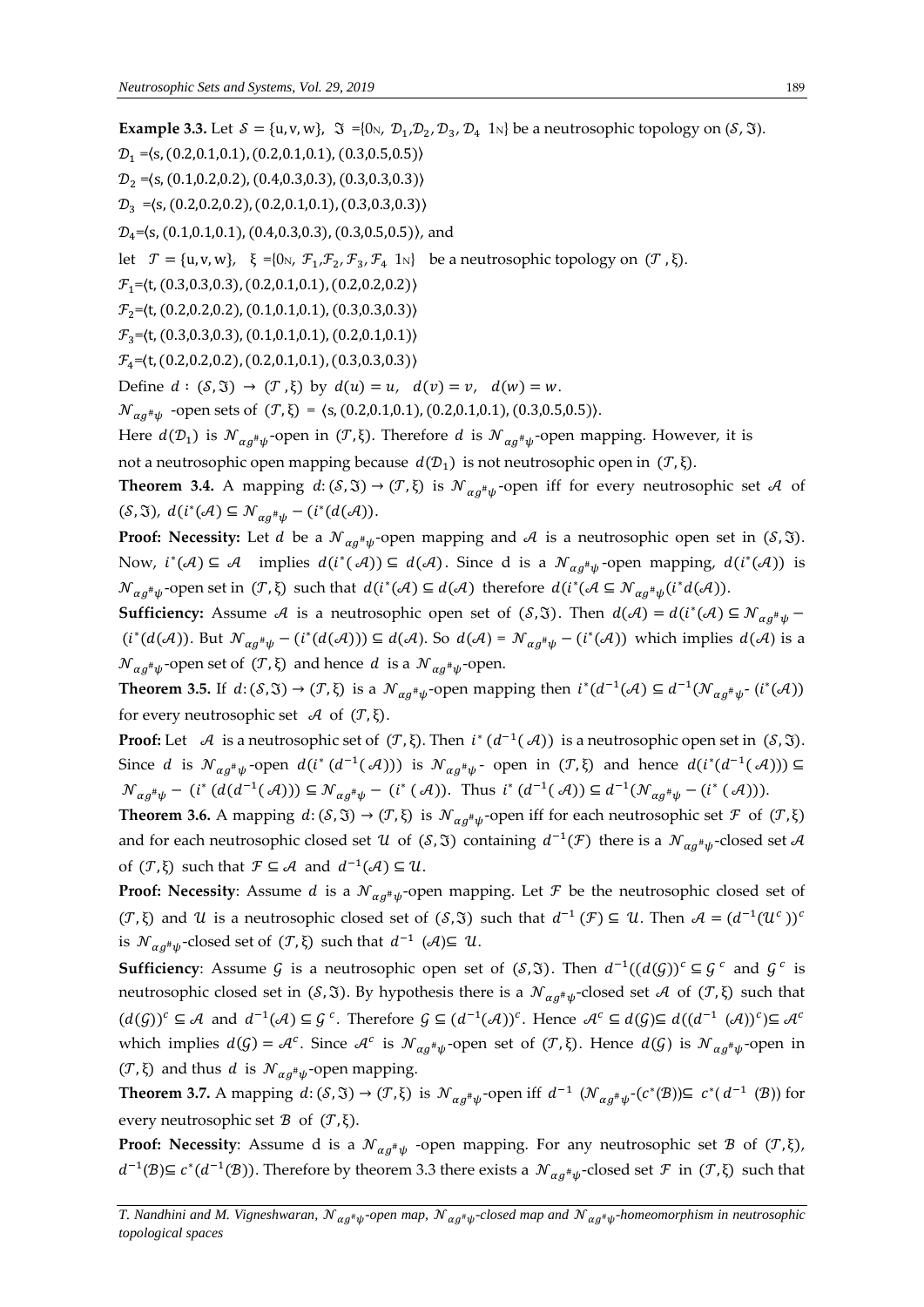$B\subseteq \mathcal{F}$  and  $d^{-1}(\mathcal{F})\subseteq c^*(d^{-1}(\mathcal{B}))$ . Therefore we obtain that  $d^{-1}(\mathcal{N}_{\alpha g^{\#}\psi}$ -  $c^*$   $(\mathcal{B}))\subseteq d^{-1}(\mathcal{F})\subseteq$  $c^*(d^{-1}(\mathcal{B}))$ .

**Sufficiency:** Assume  $\mathcal B$  is a neutrosophic set of  $(\mathcal T, \xi)$  and F is a neutrosophic closed set of  $(\mathcal S, \mathfrak I)$ containing  $d^{-1}(\mathcal{B})$ . Put  $\mathcal{W} = c^*(\mathcal{B})$ , then  $\mathcal{B} \subseteq \mathcal{W}$  and  $\mathcal{W}$  is  $\mathcal{N}_{\alpha g^{\#}\psi}$ -closed and  $d^{-1}(\mathcal{W}) \subseteq$  $c^*(d^{-1}(\mathcal{B}))$  ⊆ *F*. Then by theorem 3.6, *d* is  $\mathcal{N}_{\alpha g^{\#}\psi}$ -open mapping.

**Theorem 3.8.** If  $d: (\mathcal{S}, \mathfrak{I}) \to (\mathcal{T}, \xi)$  and  $e: (\mathcal{T}, \xi) \to (\mathcal{V}, \omega)$  be two neutrosophic mappings and  $eod:$  $(S, \mathfrak{I}) \to (\mathcal{V}, \omega)$  is  $\mathcal{N}_{\alpha g^{\#}\psi}$ -open. If  $e : (\mathcal{T}, \xi) \to (\mathcal{V}, \omega)$  is  $\mathcal{N}_{\alpha g^{\#}\psi}$ -irresolute then  $d : (\mathcal{S}, \mathfrak{I}) \to (\mathcal{T}, \xi)$  is  ${\cal N}_{\alpha g^{\scriptscriptstyle\#}\psi}$ -open mapping.

**Proof:** Let  $\cal H$  be a neutrosophic open set in  $({\cal S}, \mathfrak{I}).$  Then  $eod({\cal H})$  is  ${\cal N}_{\alpha g^\# \psi}$ -open set of  $({\cal V}, \omega)$ because *eod* is  $\mathcal{N}_{\alpha g^{\#}\psi}$ -open mapping. Since  $e$  is  $\mathcal{N}_{\alpha g^{\#}\psi}$ -irresolute and  $eod(\mathcal{H})$  is  $\mathcal{N}_{\alpha g^{\#}\psi}$ -open set of  $(V, \omega)$  therefore  $e^-(eod(\mathcal{H})) = d(\mathcal{H})$  is  $\mathcal{N}_{\alpha g^{\#}\psi}$ -open set in  $(\mathcal{T}, \xi)$ . Hence d is  $\mathcal{N}_{\alpha g^{\#}\psi}$ -open mapping.

**Theorem 3.9.** If  $d: (\mathcal{S}, \mathfrak{I}) \to (\mathcal{T}, \xi)$  is neutrosophic open and  $e: (\mathcal{T}, \xi) \to (\mathcal{V}, \omega)$  is  $\mathcal{N}_{\alpha g^{\#}\psi}$ -open mappings then *eod*:  $(S, \mathfrak{T}) \to (\mathcal{V}, \omega)$  is  $\mathcal{N}_{\alpha g^{\#}\psi}$ -open.

**Proof:** Let *H* be a neutrosophic open set in  $(S, \mathfrak{I})$ . Then  $d(\mathcal{H})$  is a neutrosophic open set of  $(\mathcal{T}, \xi)$ because d is a neutrosophic open mapping. Since e is  ${\mathcal N}_{\alpha g^\# \psi}$ -open,  $e(d({\mathcal H}))$  =  $(eod)({\mathcal H})$  is  ${\mathcal{N}}_{\alpha g^{\#}\psi}$ -open set of  $(\mathcal{V}, \omega)$ . Hence *eod* is  ${\mathcal{N}}_{\alpha g^{\#}\psi}$ -open mapping.

## **4.**  $\boldsymbol{\mathcal{N}}_{\alpha g^{\#}\psi}$ -closed mapping

**Definition 4.1.** A mapping  $d: (\mathcal{S}, \mathfrak{I}) \to (\mathcal{T}, \xi)$  is  $\mathcal{N}_{\alpha g^{\#}\psi}$ -closed if image of every neutrosophic closed set of  $(S, \Im)$  is  $\mathcal{N}_{\alpha g^{\#}\psi}$ -closed set in  $(\mathcal{T}, \xi)$ .

**Theorem 4.2.** Each neutrosophic closed mapping is  $\mathcal{N}_{\alpha g^{\#}\psi}$ -closed mapping.

**Proof:** Let  $A$  be a neutrosophic closed set in  $(S, \mathfrak{I})$ . Since  $d$  is a neutrosophic closed mapping,  $d(\mathcal{A})$  is neutrosophic closed in  $(\mathcal{T}, \xi)$ . But every neutrosophic closed set is a  $\mathcal{N}_{\alpha g^{\#}\psi}$ -closed set. Therefore,  $d(\mathcal{A})$  is a  $\mathcal{N}_{\alpha g^{\#}\psi}$ -closed set in  $(\mathcal{T}, \xi)$ . Hence,  $d$  is a  $\mathcal{N}_{\alpha g^{\#}\psi}$ -closed mapping.

Let a  $\mathcal{N}_{\alpha g^{\#}\psi}$  -closed mapping need not be a neutrosophic closed map by the following example.

**Example 4.3.** Let  $S = \{u, v, w\}$ ,  $\Im = \{0 \cup v, \ D_1, D_2, D_3, D_4 \mid w\}$  be a neutrosophic topology on  $(S, \Im)$ .

 $D_1 = (s, (0.2, 0.1, 0.1), (0.2, 0.1, 0.1), (0.3, 0.5, 0.5))$ 

$$
\mathcal{D}_2 = \langle s, (10.1, 0.2, 0.2), (0.4, 0.3, 0.3), (0.3, 0.3, 0.3) \rangle
$$

 $\mathcal{D}_3 = (s, (0.2, 0.2, 0.2), (0.2, 0.1, 0.1), (0.3, 0.3, 0.3))$ 

 $\mathcal{D}_4$ = $\langle s, (0.1, 0.1, 0.1), (0.4, 0.3, 0.3), (0.3, 0.5, 0.5) \rangle$ , and

let 
$$
\mathcal{T} = \{u, v, w\}
$$
,  $\xi = \{0_N, \mathcal{F}_1, \mathcal{F}_2, \mathcal{F}_3, \mathcal{F}_4, 1_N\}$  be a neutrosophic topology on  $(\mathcal{T}, \xi)$ .

 $\mathcal{F}_1 = \langle t, (0.3, 0.3, 0.3), (0.2, 0.1, 0.1), (0.2, 0.2, 0.2) \rangle$ 

 $\mathcal{F}_2 = \langle t, (0.2, 0.2, 0.2), (0.1, 0.1, 0.1), (0.3, 0.3, 0.3) \rangle$ 

 $\mathcal{F}_3 = \langle t, (0.3, 0.3, 0.3), (0.1, 0.1, 0.1), (0.2, 0.1, 0.1) \rangle$ 

 $\mathcal{F}_4 = \langle t, (0.2, 0.2, 0.2), (0.2, 0.1, 0.1), (0.3, 0.3, 0.3) \rangle$ 

Define  $d : (\mathcal{S}, \mathfrak{S}) \to (\mathcal{T}, \mathfrak{S})$  by  $d(u) = u$ ,  $d(v) = v$ ,  $d(w) = w$ .

 $\mathcal{N}_{\alpha g^{\#}\psi}$ -closed sets of  $(\mathcal{T}, \xi) = \langle s, (0.3, 0.5, 0.5), (0.2, 0.1, 0.1), (0.2, 0.1, 0.1) \rangle$ .

Here  $d(D_1)^c$  is  $\mathcal{N}_{\alpha g^{\#}\psi}$ -closed in  $(\mathcal{T}, \xi)$ . Therefore d is  $\mathcal{N}_{\alpha g^{\#}\psi}$ -closed mapping. However, it is not a neutrosophic closed mapping because  $d(D_1)^c$  is not neutrosophic closed set in  $(\mathcal{T}, \xi)$ .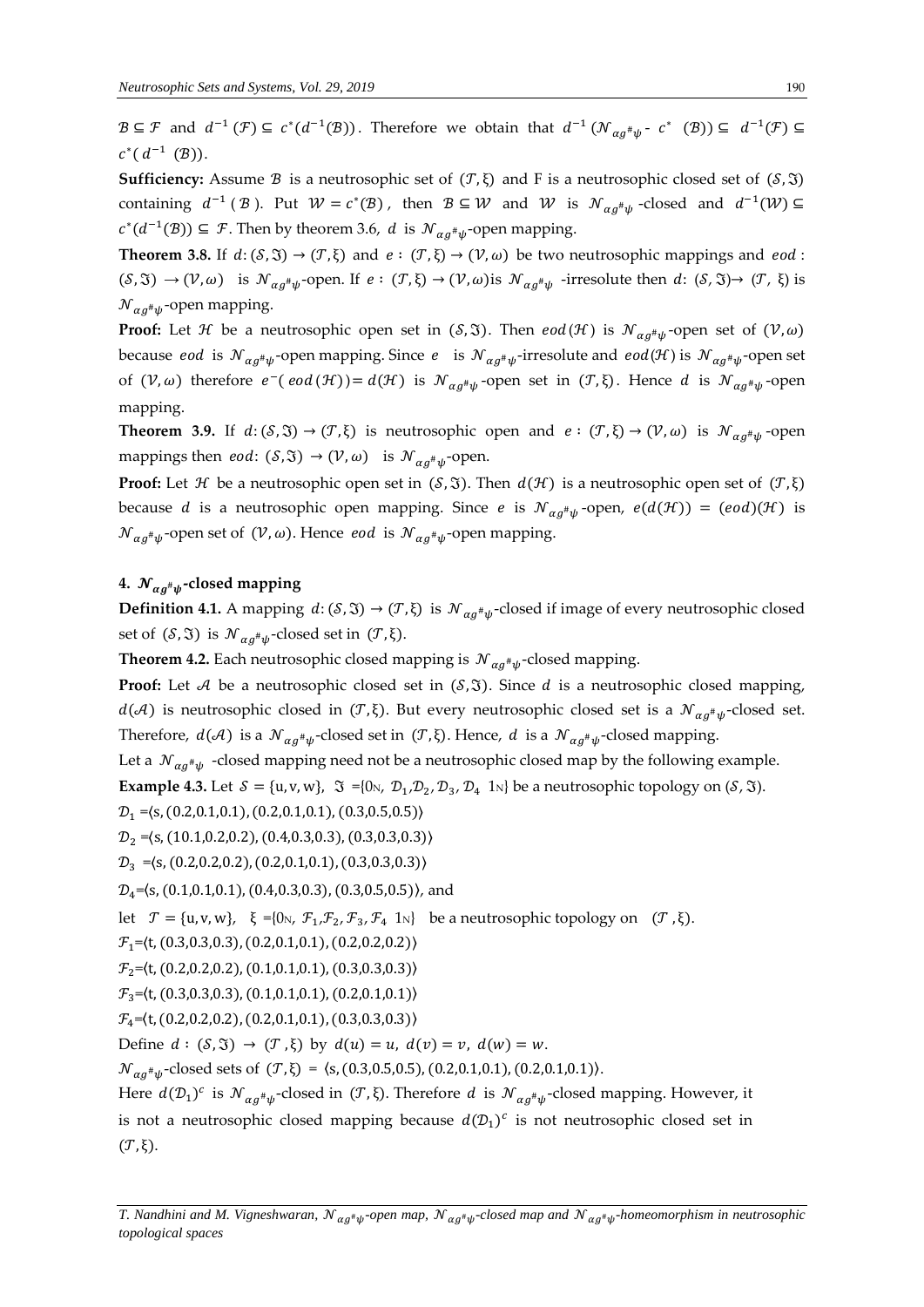**Theorem 4.4.** A mapping  $d: (\mathcal{S}, \mathfrak{I}) \to (\mathcal{T}, \xi)$  is  $\mathcal{N}_{\alpha g^{\#}\psi}$ -closed iff for each neutrosophic set  $\mathcal{S}$  of  $(\mathcal{T}, \xi)$ and for each neutrosophic open set  $U$  of  $(S, \Im)$  containing  $d^{-1}(S)$  there is a  $\mathcal{N}_{\alpha g^{\#}\psi}$ -open set  $\mathcal A$  of  $(\mathcal{T}, \xi)$  such that  $S \subseteq \mathcal{A}$  and  $d^{-1}(\mathcal{A}) \subseteq \mathcal{U}$ .

**Proof: Necessity:** Assume d is a  $\mathcal{N}_{\alpha g^{\#}\psi}$ -closed mapping. Let  $\mathcal S$  be the neutrosophic closed set of  $(\mathcal{T},\xi)$  and  $\mathcal{U}$  is a neutrosophic open set of  $(\mathcal{S},\mathfrak{V})$  such that  $d^{-1}(\mathcal{S})\subseteq \mathcal{U}$ . Then  $\mathcal{A}=\mathcal{T}-d^{-1}(\mathcal{U})^d$ is  $\mathcal{N}_{\alpha g^{\#}\psi}$ -open set of  $(\mathcal{T}, \xi)$  such that  $d^{-1}(\mathcal{A}) \subseteq \mathcal{U}$ .

**Sufficiency:** Assume  $\mathcal F$  is a neutrosophic closed set of  $(\mathcal S, \mathfrak T)$ . Then  $(d(\mathcal F))^c$  is a neutrosophic set of (*T*, ξ) and *F<sup>c</sup>* is neutrosophic open set in (*S*,  $\Im$ ) such that  $d^{-1}((d(\mathcal{F}))^c)$ ⊆ *F<sup>c</sup>*. By hypothesis there is a  $\mathcal{N}_{\alpha g^{\#}\psi}$ -open set A of  $(\mathcal{T},\xi)$  such that  $(d(\mathcal{F}))^c \subseteq \mathcal{A}$  and  $d^{-1}(\mathcal{A}) \subseteq \mathcal{F}^c$ . Therefore  $\mathcal{F} \subseteq$  $(d^{-1}(\mathcal{A}))^c$ . Hence  $\mathcal{A}^c \subseteq d(\mathcal{F}) \subseteq d((d^{-1}(\mathcal{A}))^c) \subseteq \mathcal{A}^c$  which implies  $d(\mathcal{F}) = \mathcal{A}^c$ . Since  $\mathcal{A}^c$  is  ${\cal N}_{\alpha g^{\#}\psi}$ -closed set of  $({\cal T},\xi)$ . Hence  $d({\cal F})$  is  ${\cal N}_{\alpha g^{\#}\psi}$ -closed in  $({\cal T},\xi)$  and thus  $d$  is neutrosophic  ${\mathcal N}_{\alpha g^{\scriptscriptstyle\#} \psi}$ -closed mapping.

**Theorem 4.5.** If  $d: (\mathcal{S}, \mathfrak{I}) \to (\mathcal{T}, \xi)$  is neutrosophic closed and  $e: (\mathcal{T}, \xi) \to (\mathcal{V}, \omega)$  is  $\mathcal{N}_{\alpha g^{\#}\psi}$  -closed. Then  $eod: (\mathcal{S}, \mathfrak{I}) \to (\mathcal{V}, \omega)$  is  $\mathcal{N}_{\alpha g^{\#}\psi}$ -closed.

**Proof:** Let *H* be a neutrosophic closed set in  $(S, \Im)$ . Then  $d(\mathcal{H})$  is neutrosophic closed set of  $(\mathcal{T}, \xi)$ because  $d$  is neutrosophic closed mapping. Now  $\mathit{eod}(\mathcal{H})$  =  $\mathit{e}(d(\mathcal{H}))$  is  $\mathcal{N}_{\alpha g^\# \psi}$ -closed set in  $(\mathcal{V}, \omega)$ because *e* is  $\mathcal{N}_{\alpha g^{\#}\psi}$ -closed mapping. Thus *eod* is  $\mathcal{N}_{\alpha g^{\#}\psi}$ -closed mapping.

**Theorem 4.6.** If  $d: (\mathcal{S}, \mathfrak{I}) \to (\mathcal{T}, \xi)$  is  $\mathcal{N}_{\alpha g^{\#}\psi}$ -closed map, then  $\mathcal{N}_{\alpha g^{\#}\psi}$ - $(c^*(d(\mathcal{A})) \subseteq d(c^*(\mathcal{A}))$ .

**Proof:** Obvious.

**Theorem 4.7.** Let  $d: (\mathcal{S}, \mathfrak{I}) \to (\mathcal{T}, \xi)$  and  $e: (\mathcal{T}, \xi) \to (\mathcal{V}, \omega)$  are  $\mathcal{N}_{\alpha g^{\#}\psi}$  closed mappings. If every  $\mathcal{N}_{\alpha g^{\#}\psi}$ -closed set of  $(\mathcal{T}, \xi)$  is neutrosophic  $\alpha$ -closed then,  $eod: (\mathcal{S}, \mathfrak{I}) \to (\mathcal{V}, \omega)$  is  $\mathcal{N}_{\alpha g^{\#}\psi}$ -closed. **Proof:** Let  $\mathcal H$  be a neutrosophic closed set in ( $\mathcal S$ , $\mathfrak I$ ). Then  $d(\mathcal H)$  is  ${\mathcal N}_{\alpha g^\# \psi}$  -closed set of  $({\mathcal T}, \xi)$ because d is  $\mathcal{N}_{\alpha g^{\#}\psi}$ -closed mapping. By hypothesis  $d(\mathcal{H})$  is neutrosophic  $\alpha$ -closed set of  $(\mathcal{T},\xi)$ . Now  $e(d(\mathcal{H})) = (eod)(\mathcal{H})$  is  $\mathcal{N}_{\alpha g^{\#}\psi}$  -closed set in  $(\mathcal{V}, \omega)$  because  $e$  is  $\mathcal{N}_{\alpha g^{\#}\psi}$  -closed mapping. Thus *eod* is  $\mathcal{N}_{\alpha g^{\#}\psi}$ -closed mapping.

**Theorem 4.8.** Let  $d: (\mathcal{S}, \mathfrak{I}) \to (\mathcal{T}, \xi)$  be a objective mapping, then the following statements are equivalent:

- (a) *d* is a neutrosophic  $\mathcal{N}_{\alpha g^{\#}\psi}$ -open mapping.
- (b) *d* is a neutrosophic  $\mathcal{N}_{\alpha g^{\#}\psi}$ -closed mapping.
- (c)  $d^{-1}$  is  $\mathcal{N}_{\alpha g^{\#}\psi}$ -continuous mapping.

**Proof:** (a)⇒(b): Let us assume that d is a  $\mathcal{N}_{\alpha g^{\#}\psi}$ -open mapping. By definition,  $\mathcal{H}$  is a neutrosophic open set in (*S*, 3), then  $d(\mathcal{H})$  is a  $\mathcal{N}_{\alpha g^{\#}\psi}$ -open set in (*T*, ξ). Here,  $\mathcal H$  is neutrosophic closed set in (S,  $\mathfrak{I}$ ), then  $S - \mathcal{H}$  is a neutrosophic open set in (S,  $\mathfrak{I}$ ). By assumption,  $d(S - \mathcal{H})$  is a  $\mathcal{N}_{\alpha g^{\#}\psi}$ -open set in  $(T,\xi)$ . Hence,  $T-d(S-\mathcal H)$  is a  ${\mathcal N}_{\alpha g^{\#}\psi}$  -closed set in  $(T,\xi)$ . Therefore,  $d$  is a  ${\mathcal N}_{\alpha g^{\#}\psi}$ -closed mapping.

(b) ⇒(c): Let H be a neutrosophic closed set in (S,  $\mathfrak{F}$ ). By (b),  $d(\mathcal{H})$  is a  $\mathcal{N}_{\alpha g^{\#}\psi}$ -closed set in (T, ξ). Hence,  $d(\mathcal{H}) = (d^{-1})^{-1}(\mathcal{H})$ , so  $d^{-1}$  is a  $\mathcal{N}_{\alpha g^\# \psi}$ -closed set in  $(\mathcal{T}, \xi)$ . Hence,  $d^{-1}$  is  $\mathcal{N}_{\alpha g^\# \psi}$ -continuous.

(c) ⇒(a): Let H be a neutrosophic open set in (S,  $\mathfrak{F}$ ). By (c),  $(d^{-1})^{-1}(\mathcal{H}) = d(\mathcal{H})$  is a  $\mathcal{N}_{\alpha g^{\#}\psi}$ -open mapping.

T. Nandhini and M. Vigneshwaran,  ${\cal N}_{\alpha g^*\psi}$ -open map,  ${\cal N}_{\alpha g^*\psi}$ -closed map and  ${\cal N}_{\alpha g^*\psi}$ -homeomorphism in neutrosophic *topological spaces*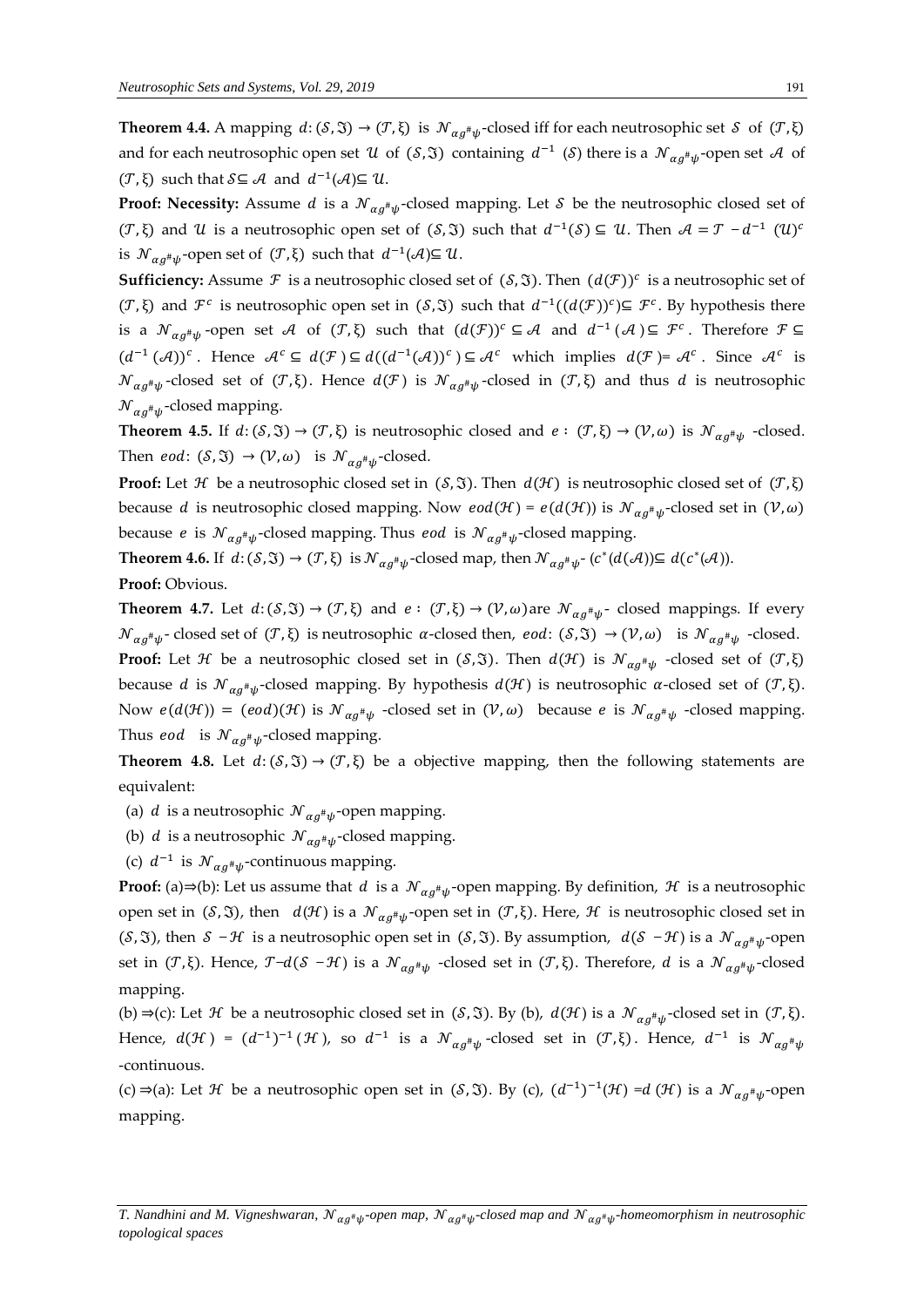## **5.**  # **-homeomorphism**

**Definition 5.1.** A bijection  $d: (S, \mathfrak{I}) \to (\mathcal{T}, \xi)$  is called a  $\mathcal{N}_{\alpha g^{\#}\psi}$ -homeomorphism if d and  $d^{-1}$  are  ${\cal N}_{\alpha g^{\scriptscriptstyle\#}\psi}$  -continuous.

**Theorem 5.2.** Each neutrosophic homeomorphism is a  $\mathcal{N}_{\alpha g^{\#}\psi}$ -homeomorphism.

**Proof:** Let  $d$  be neutrosophic homeomorphism, then  $d$  and  $d^{-1}$  are neutrosophic continuous. But every neutrosophic continuous function is  ${\cal N}_{\alpha g^{\#}\psi}$ -continuous. Hence,  $d$  and  $d^{-1}$  is  ${\cal N}_{\alpha g^{\#}\psi}$ -continuous. Therefore, d is a  $\mathcal{N}_{\alpha g^{\#}\psi}$ -homeomorphism.

Let a  ${\mathcal N}_{\alpha g^\# \psi}$ -homeomorphism need not be a neutrosophic homeomorphism by the following example.

**Example 5.3.** Let  $S = \{u, v, w\}$ ,  $\Im = \{0_N, \mathcal{D}_1, \mathcal{D}_2, \mathcal{D}_3, \mathcal{D}_4 \}$  be a neutrosophic topology on  $(\mathcal{S}, \Im)$ .

 $\mathcal{D}_1 = (s, (0.2, 0.1, 0.1), (0.2, 0.1, 0.1), (0.3, 0.5, 0.5))$ 

 $\mathcal{D}_2 = \langle S, (0.1, 0.2, 0.2), (0.4, 0.3, 0.3), (0.3, 0.3, 0.3) \rangle$ 

 $\mathcal{D}_3 = (s, (0.2, 0.2, 0.2), (0.2, 0.1, 0.1), (0.3, 0.3, 0.3))$ 

 $\mathcal{D}_4$ = $\langle s, (0.1, 0.1, 0.1), (0.4, 0.3, 0.3), (0.3, 0.5, 0.5) \rangle$ , and

let  $\mathcal{T} = \{u, v, w\}, \xi = \{0_N, \mathcal{F}_1, \mathcal{F}_2, \mathcal{F}_3, \mathcal{F}_4, 1_N\}$  be a neutrosophic topology on  $(\mathcal{T}, \xi)$ .

 $\mathcal{F}_1$ = $\langle t, (0.3, 0.3, 0.3), (0.2, 0.1, 0.1), (0.2, 0.2, 0.2) \rangle$ 

 $\mathcal{F}_2$ = $\langle t, (0.2, 0.2, 0.2), (0.1, 0.1, 0.1), (0.3, 0.3, 0.3) \rangle$ 

 $\mathcal{F}_3 = \langle t, (0.3, 0.3, 0.3), (0.1, 0.1, 0.1), (0.2, 0.1, 0.1) \rangle$ 

 $\mathcal{F}_4 = \langle t, (0.2, 0.2, 0.2), (0.2, 0.1, 0.1), (0.3, 0.3, 0.3) \rangle$ 

Define  $d : (\mathcal{S}, \mathfrak{V}) \to (\mathcal{T}, \xi)$  by  $d(u) = u$ ,  $d(v) = v$ ,  $d(w) = w$ .

 ${\mathcal N}_{\alpha g^{\#}\psi}$  -closed sets of  $(\mathcal{S}, \mathfrak{I}) = \mathcal{A} = (s, (0.3, 0.3, 0.3), (0.1, 0.1, 0.1), (0.2, 0.1, 0.1))$ 

Here  $d^{-1}(\mathcal{F}_3)^c$  is  $\mathcal{N}_{\alpha g^{\#}\psi}$ -closed in (S,  $\mathfrak{I}$ ). Therefore  $d$  is  $\mathcal{N}_{\alpha g^{\#}\psi}$ -continuous and  $d^{-1}$  is  $\mathcal{N}_{\alpha g^{\#}\psi}$ -continuous if  $(\mathcal{D}_3)^c$  is a  $\mathcal{N}_{\alpha g^{\#}\psi}$ -closed set in  $(\mathcal{S}, \mathfrak{I})$ , then the image  $d(\mathcal{D}_3)^c = (\mathcal{F}_4)^c$  is neutrosophic closed in (T, ξ). Hence, d and  $d^{-1}$  are  $\mathcal{N}_{\alpha g^{\#}\psi}$ -continuous then it is a  $\mathcal{N}_{\alpha g^{\#}\psi}$ - homeomorphism. However, A is neutrosophic closed in  $(\mathcal{T}, \xi)$  but it is not neutrosophic closed in  $(\mathcal{S}, \mathfrak{I})$ . Therefore it is not neutrosophic continuous. Therefore it is not neutrosophic homeomorphism.

**Theorem 5.4.** Let  $d: (\mathcal{S}, \mathfrak{I}) \to (\mathcal{T}, \xi)$  be a bijective mapping. If d is  $\mathcal{N}_{\alpha g^{\#}\psi}$ -continuous, then the following statements are equivalent:

- (a) *d* is a  $\mathcal{N}_{\alpha g^{\#}\psi}$ -closed mapping.
- (b) *d* is a  $\mathcal{N}_{\alpha g^{\#}\psi}$ -open mapping.
- (c)  $d^{-1}$  is a  $\mathcal{N}_{\alpha g^{\#}\psi}$ -homeomorphism.

**Proof:** (a) ⇒(b): Assume that d is a bijective mapping and a  $\mathcal{N}_{\alpha g^{\#}\psi}$ -closed mapping. Hence, d<sup>-1</sup> is a  ${\cal N}_{\alpha g^{\#}\psi}$ -continuous mapping. We know that each neutrosophic open set in (S, 3) is a  ${\cal N}_{\alpha g^{\#}\psi}$ -open set in  $(\mathcal{T}, \xi)$ . Hence, d is a  $\mathcal{N}_{\alpha g^{\#}\psi}$ -open mapping.

(b) ⇒(c): Let *d* be a bijective and neutrosophic open mapping. Further,  $d^{-1}$  is a  $\mathcal{N}_{\alpha g^{\#}\psi}$  -continuous mapping. Hence, d and  $d^{-1}$  are  ${\mathcal N}_{\alpha g^{\#}\psi}$ -continuous. Therefore, d is a  ${\mathcal N}_{\alpha g^{\#}\psi}$  -homeomorphism.

(c) ⇒(a): Let *d* be a  $\mathcal{N}_{\alpha g^{\#}\psi}$ -homeomorphism, then *d* and *d*<sup>-1</sup> are  $\mathcal{N}_{\alpha g^{\#}\psi}$ -continuous. Since each neutrosophic closed set in  $(\mathcal{S}, \mathfrak{I})$  is a  $\mathcal{N}_{\alpha g^{\#}\psi}$ -closed set in  $(\mathcal{T}, \xi)$ , hence  $d$  is a  $\mathcal{N}_{\alpha g^{\#}\psi}$ -closed mapping.

**Definition 5.5.** Let  $(S, \Im)$  be a neutrosophic topological spaces said to be a neutrosophic

 $\mathcal{I}_{{\mathcal{N}}_{\alpha g^\#\psi}}$  -space if every  $\ {\mathcal{N}}_{\alpha g^\#\psi}$ -closed set is neutrosophic closed in(S,  $\mathfrak{I}).$ 

T. Nandhini and M. Vigneshwaran,  ${\cal N}_{\alpha g^*\psi}$ -open map,  ${\cal N}_{\alpha g^*\psi}$ -closed map and  ${\cal N}_{\alpha g^*\psi}$ -homeomorphism in neutrosophic *topological spaces*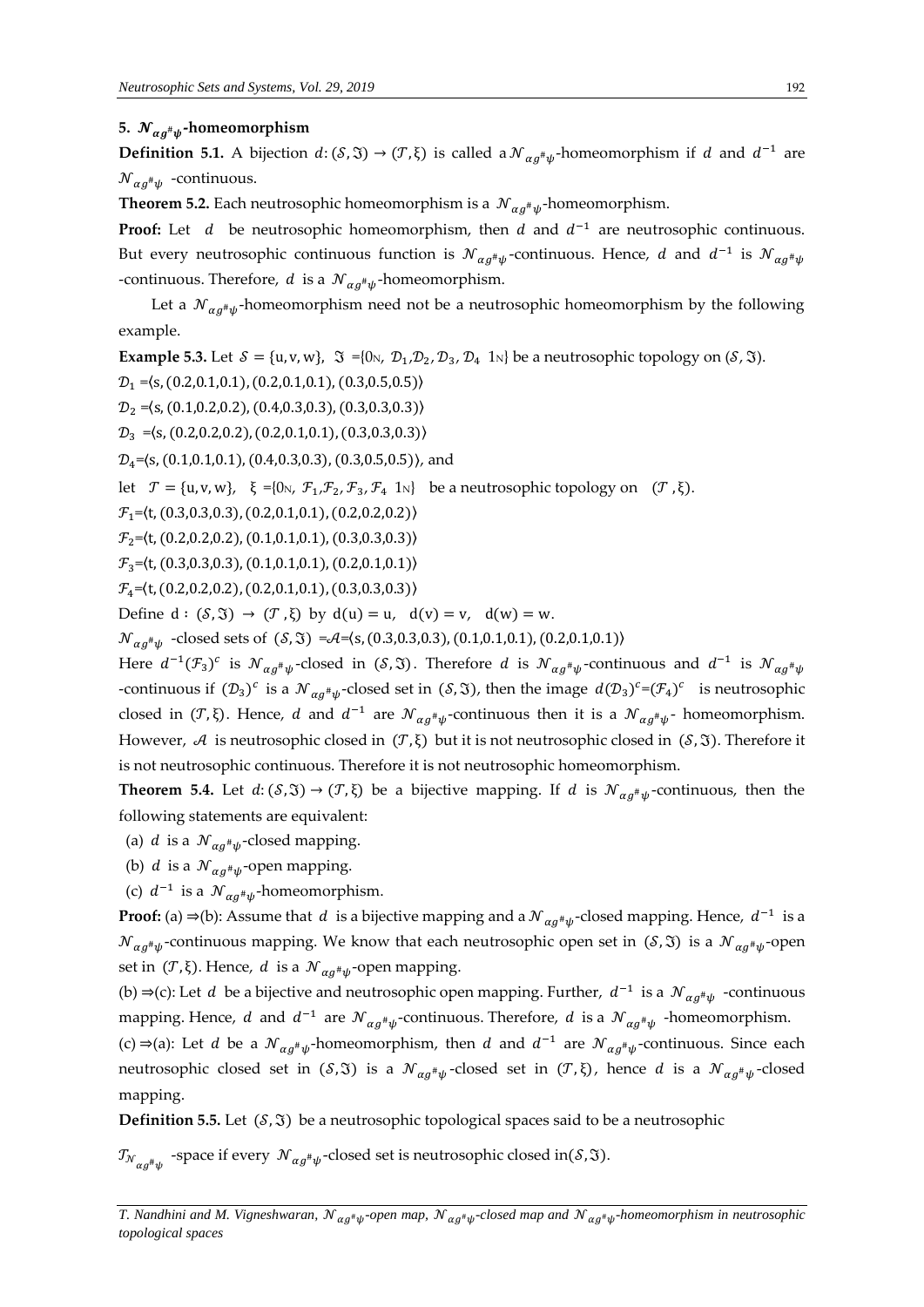**Theorem 5.6.** Let  $d: (\mathcal{S}, \mathfrak{I}) \to (\mathcal{T}, \xi)$  be a  $\mathcal{N}_{\alpha g^{\#}\psi}$ -homeomorphism, then d is a neutrosophic homeomorphism if  $(S, \mathfrak{I})$  and  $(\mathcal{T}, \xi)$  are  $\mathcal{T}_{\mathcal{N}_{\alpha g^{\#}\psi}}$ -space.

**Proof:** Assume that  $\mathcal H$  is a neutrosophic closed set in  $(\mathcal T,\xi)$ , then  $d^{-1}(\mathcal H)$  is a  $\mathcal N_{\alpha g^{\#}\psi}$  -closed set in (S, 3). Since (S, 3) is an  $\mathcal{I}_{N_{\alpha g}^{\mu} \psi}$ -space,  $d^{-1}$  (H) is a neutrosophic closed set in (S, 3). Therefore, d is neutrosophic continuous. By hypothesis,  $d^{-1}$  is  $\mathcal{N}_{\alpha g^{\#}\psi}$  -continuous. Let  $\mathcal G$  be a neutrosophic closed set in (S,  $\mathfrak{F}$ ). Then,  $(d^{-1})^{-1}(\mathcal{G}) = d(\mathcal{G})$  is a neutrosophic closed set in  $(\mathcal{T}, \xi)$ , by presumption. Since  $(\mathcal{T}, \xi)$  is a  $\mathcal{T}_{\mathcal{N}_{\alpha g}^{\#}\psi}$ -space,  $d(\mathcal{G})$  is a neutrosophic closed set in  $(\mathcal{T}, \xi)$ . Hence,  $d^{-1}$  is

neutrosophic continuous. Hence,  $d$  is a neutrosophic homeomorphism.

**Theorem 5.7.** Let  $d: (\mathcal{S}, \mathfrak{I}) \to (\mathcal{T}, \xi)$  be a neutrosophic topological space, then the following are equivalent if ( $\mathcal{T}, \xi$ ) is a  $\mathcal{T}_{\mathcal{N}_{\alpha g}^{\#}\psi}$  -space:

(a) *d* is  $\mathcal{N}_{\alpha g^{\#}\psi}$ -closed mapping.

(b) If  $\mathcal H$  is a neutrosophic open set in  $(\mathcal S, \mathfrak I)$ , then  $d(\mathcal H)$  is  $\mathcal N_{\alpha g^\# \psi}$ -open set in  $(\mathcal T, \xi)$ .

(c)  $d(i^*(\mathcal{H})) \subseteq c^*(i^*(d(\mathcal{H})))$  for every neutrosophic set  $\mathcal{H}$  in  $(\mathcal{S}, \mathfrak{I})$ .

**Proof:** (a)  $\Rightarrow$  (b): Obvious.

(b)  $\Rightarrow$  (c): Let *H* be a neutrosophic set in (*S*,  $\Im$ ). Then, *i*<sup>\*</sup>(*H*) is a neutrosophic open set in (*S*,  $\Im$ ).

Then,  $d(i^*(\mathcal{H}))$  is a  $\mathcal{N}_{\alpha g^{\#}\psi}$ -open set in  $(\mathcal{T},\xi)$ . Since  $(\mathcal{T},\xi)$  is a  $\mathcal{T}_{\mathcal{N}_{\alpha g^{\#}\psi}}$  -space, so  $d(i^*(\mathcal{H}))$  is a

neutrosophic open set in  $(T, \xi)$ . Therefore,  $d(i^*(\mathcal{H})) = i^*(d(i^*(\mathcal{H}))) \subseteq c^*(i^*(d(\mathcal{H})))$ .

(c) ⇒ (a): Let *H* be a neutrosophic closed set in (*S*,  $\Im$ ). Then,  $\mathcal{H}^c$  is a neutrosophic open set in  $(S, \Im)$ . From,  $d(i^*(\mathcal{H}^c)) \subseteq c^*(i^*(d(\mathcal{H}^c)))$ . Hence,  $d(\mathcal{H}^c) \subseteq c^*(int(d(\mathcal{H}^c)))$ . Therefore,  $d(\mathcal{H}^c)$  is  ${\mathcal N}_{\alpha g^{\#}\psi}$ -open set in (T, ξ). Therefore,  $d({\mathcal H})$  is a  ${\mathcal N}_{\alpha g^{\#}\psi}$  -closed set in (S,  $\mathfrak{I}$ ). Hence,  $d$  is a neutrosophic closed mapping.

**Theorem 5.8.** Let  $d: (\mathcal{S}, \mathfrak{I}) \to (\mathcal{T}, \xi)$  and  $e: (\mathcal{T}, \xi) \to (\mathcal{V}, \omega)$  be  $\mathcal{N}_{\alpha g^{\#}\psi}$ -closed, where  $(\mathcal{S}, \mathfrak{I})$  and (V, ω) are two neutrosophic topological spaces and (T,ξ) a  $\mathcal{T}_{N_{\alpha g}^{\#}\psi}$ -space, then the composition

*eod* is  ${\mathcal N}_{\alpha g^{\scriptscriptstyle\#}\psi}$ -closed.

**Proof:** Let  $\mathcal H$  be a neutrosophic closed set in  $(\mathcal S,\mathfrak V).$  Since  $d$  is  ${\mathcal N}_{\alpha g^\# \psi}$ -closed and  $d(\mathcal H)$  is a  ${\mathcal N}_{\alpha g^\# \psi}$ -closed set in  $({\mathcal T}, \xi)$ , by assumption,  $d({\mathcal H})$  is a neutrosophic closed set in  $({\mathcal T}, \xi)$ . Since  $e$  is  ${\mathcal N}_{\alpha g^{\#}\psi}$ -closed, then  $e(d({\mathcal H}))$  is  ${\mathcal N}_{\alpha g^{\#}\psi}$ -closed in  $({\mathcal V}, \omega)$  and  $e(d({\mathcal H}))$  =  $eod$   $({\mathcal H})$ . Therefore,  $eod$  is  ${\mathcal N}_{\alpha g^{\scriptscriptstyle\#} \psi}$ - closed.

**Theorem 5.9.** Let  $d: (\mathcal{S}, \mathfrak{I}) \to (\mathcal{T}, \xi)$  and  $e: (\mathcal{T}, \xi) \to (\mathcal{V}, \omega)$  be two neutrosophic topological spaces, then the following hold:

(a) If eod is  $\mathcal{N}_{\alpha g^{\#}\psi}$ -open and d is neutrosophic continuous, then e is  $\mathcal{N}_{\alpha g^{\#}\psi}$ -open.

(b) If eod is neutrosophic open and e is  $\mathcal{N}_{\alpha g^{\#}\psi}$ -continuous, then d is  $\mathcal{N}_{\alpha g^{\#}\psi}$ -open.

**Proof:** Obvious

## **6.**  # **−C Homeomorphism**

**Definition 6.1.** A bijection  $d: (S, \mathfrak{T}) \to (T, \xi)$  is called a  $\mathcal{N}_{\alpha g^{\#}\psi}$ -C homeomorphism if d and  $d^{-1}$  are  ${\cal N}_{\alpha g^{\scriptscriptstyle\#}\psi}$ -irresolute mappings.

T. Nandhini and M. Vigneshwaran,  ${\cal N}_{\alpha g^*\psi}$ -open map,  ${\cal N}_{\alpha g^*\psi}$ -closed map and  ${\cal N}_{\alpha g^*\psi}$ -homeomorphism in neutrosophic *topological spaces*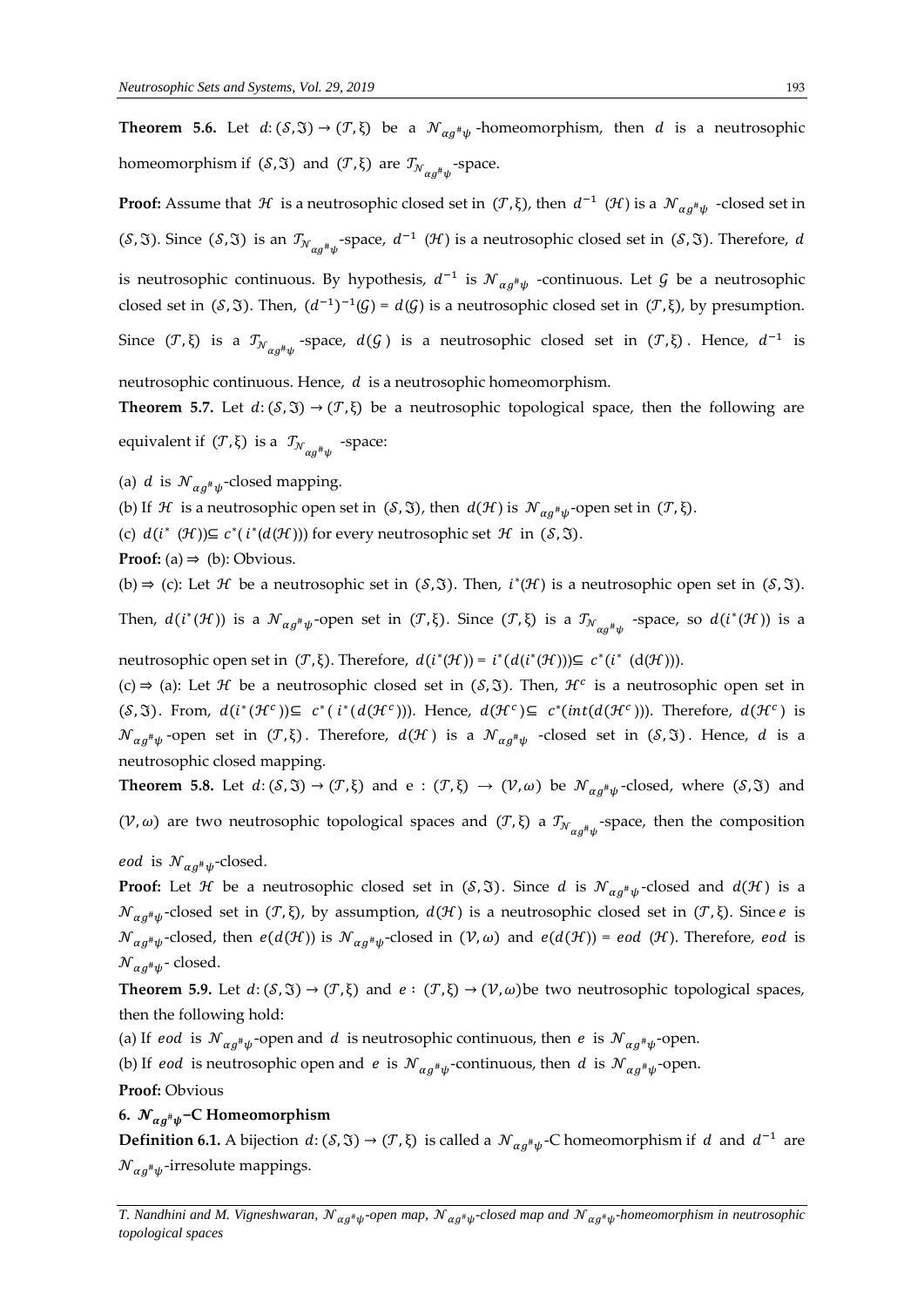**Theorem 6.2.** Each  $\mathcal{N}_{\alpha g^{\#}\psi}$ -C homeomorphism is a  $\mathcal{N}_{\alpha g^{\#}\psi}$ -homeomorphism.

**Proof:** Let us assume that  $\mathcal H$  is a neutrosophic closed set in  $(\mathcal T,\xi)$ . This shows that  $\mathcal H$  is a  ${\mathcal N}_{\alpha g^{\#}\psi}$ -closed set in  $(\mathcal{T}, \xi)$ . By assumption,  $d^{-1}(\mathcal{H})$  is a  $\mathcal{N}_{\alpha g^{\#}\psi}$ -closed set in  $(\mathcal{S}, \mathfrak{I})$ . Hence, d is a  ${\cal N}_{\alpha g^{\#}\psi}$ -continuous mapping. Hence,  $d$  and  $d^{-1}$  are  ${\cal N}_{\alpha g^{\#}\psi}$ -continuous mappings. Hence  $d$  is a  ${\mathcal N}_{\alpha g^{\scriptscriptstyle\#} \psi}$ -homeomorphism.

Let a  ${\mathcal N}_{\alpha g^\# \psi}$ -homeomorphism need not be a  ${\mathcal N}_{\alpha g^\# \psi}$ -C homeomorphism by the following example.

**Example 6.3.** Let  $S = \{u, v, w\}$ ,  $\Im = \{0_N, \mathcal{D}_1, \mathcal{D}_2, \mathcal{D}_3, \mathcal{D}_4, 1_N\}$  be a neutrosophic topology on  $(\mathcal{S}, \Im)$ .

 $\mathcal{D}_1 = \langle S, (0.2, 0.1, 0.1), (0.2, 0.1, 0.1), (0.3, 0.5, 0.5) \rangle$ 

 $\mathcal{D}_2 = \langle s, (0.1, 0.2, 0.2), (0.4, 0.3, 0.3), (0.3, 0.3, 0.3) \rangle$ 

 $\mathcal{D}_3 = (s, (0.2, 0.2, 0.2), (0.2, 0.1, 0.1), (0.3, 0.3, 0.3))$ 

 $\mathcal{D}_4$ = $\langle s, (0.1, 0.1, 0.1), (0.4, 0.3, 0.3), (0.3, 0.5, 0.5) \rangle$ , and

let  $\mathcal{T} = \{u, v, w\}, \xi = \{0\}, \mathcal{F}_1, \mathcal{F}_2, \mathcal{F}_3, \mathcal{F}_4 \}$  be a neutrosophic topology on  $(\mathcal{T}, \xi)$ .

 $\mathcal{F}_1 = \langle t, (0.3, 0.3, 0.3), (0.2, 0.1, 0.1), (0.2, 0.2, 0.2) \rangle$ 

 $\mathcal{F}_2 = \langle t, (0.2, 0.2, 0.2), (0.1, 0.1, 0.1), (0.3, 0.3, 0.3) \rangle$ 

 $\mathcal{F}_3 = \langle t, (0.3, 0.3, 0.3), (0.1, 0.1, 0.1), (0.2, 0.1, 0.1) \rangle$ 

 $\mathcal{F}_4 = \langle t, (0.2, 0.2, 0.2), (0.2, 0.1, 0.1), (0.3, 0.3, 0.3) \rangle$ 

Define  $d : (S, \mathfrak{I}) \to (T, \xi)$  by  $d(u) = u$ ,  $d(v) = v$ ,  $d(w) = w$ .

Assume  $\mathcal{N}_{\alpha g^{\#}\psi}$ -closed sets of  $(S, \Im) = \mathcal{A} = (s, (0.3, 0.3, 0.3), (0.1, 0.1, 0.1), (0.2, 0.1, 0.1))$  is

 ${\cal N}_{\alpha g^{\#}\psi}$  -continuous then it is  ${\cal N}_{\alpha g^{\#}\psi}$  -homeomorphism. However, it is not a  ${\cal N}_{\alpha g^{\#}\psi}$  -C homeomorphism because it is not  ${\mathcal N}_{\alpha g^{\#}\psi^{\text{-}}}$  irresolute.

**Theorem 6.4.** If  $d: (\mathcal{S}, \mathfrak{S}) \to (\mathcal{T}, \xi)$  is a  $\mathcal{N}_{\alpha g^{\#}\psi}$ -C homeomorphism, then  $\mathcal{N}_{\alpha g^{\#}\psi}$ - $c^*(d^{-1}(\mathcal{H})) \subseteq d^{-1}$  $(\mathcal{N}_{\alpha}(c^* \ (\mathcal{H}))$ ) for each neutrosophic topological space  $\mathcal{H}$  in  $(\mathcal{T}, \xi)$ .

**Proof:** Let H be a neutrosophic topological space in  $(T, \xi)$ . Then,  $\mathcal{N}_\alpha(c^*(\mathcal{H}))$  is a neutrosophic α-closed set in (Τ,ξ), and every neutrosophic α-closed set is a  ${\cal N}_{\alpha g^{\#}\psi}$ -closed set in (Τ,ξ). Assume d is  ${\cal N}_{\alpha g^{\#}\psi}$  -irresolute,  $d^{-1}$   $({\cal N}_{\alpha}(c^* \,~({\cal B}))$  is a  ${\cal N}_{\alpha g^{\#}\psi}$ -closed set in (S, 3), then  ${\cal N}_{\alpha g^{\#}\psi}$   $c^*(d^{-1}({\cal N}_{\alpha}(c^* \,~({\cal B}))$  $(\mathcal{H}))$ ) =  $d^{-1}(\mathcal{N}_{\alpha}(c^*(\mathcal{H})))$ . Here,  $\mathcal{N}_{\alpha g^{\#}\psi} \text{-} c^*(d^{-1}(\mathcal{H})) \subseteq \mathcal{N}_{\alpha g^{\#}\psi} \text{-} c^*(d^{-1}(\mathcal{N}_{\alpha}(c^*(\mathcal{H})))) = d^{-1}(\mathcal{N}_{\alpha}(c^*(\mathcal{H}))).$ Therefore,  $\mathcal{N}_{\alpha g^{\#}\psi}$ -  $c^*(d^{-1}(\mathcal{H})) \subseteq d^{-1}(\mathcal{N}_{\alpha}(c^*(\mathcal{H})))$  for every neutrosophic set  $\mathcal{H}$  in  $(\mathcal{T}, \xi)$ .

**Theorem 6.5.** Let  $d: (S, \mathfrak{T}) \to (\mathcal{T}, \xi)$  be a  $\mathcal{N}_{\alpha g^{\#}\psi}$ -C homeomorphism, then  $\mathcal{N}_{\alpha}(c^* \ (\ d^{-1} \ (\mathcal{H}))) = d^{-1}$  $(\mathcal{N}_{\alpha}(c^*(\mathcal{H})))$  for each neutrosophic set  $\mathcal{H}$  in  $(\mathcal{T}, \xi)$ .

**Proof:** Since d is a  $\mathcal{N}_{\alpha g^{\#}\psi}$ -C homeomorphism, then d is a  $\mathcal{N}_{\alpha g^{\#}\psi}$ -irresolute mapping. Let  $\mathcal H$  be a neutrosophic set in  $(\mathcal{T}, \xi)$ . Clearly,  $\mathcal{N}_\alpha(c^*(\mathcal{H}))$  is a  $\mathcal{N}_{\alpha g^{\#}\psi}$ -closed set in  $(\mathcal{S}, \mathfrak{I})$ . Then  $\mathcal{N}_\alpha(c^*(\mathcal{H}))$  is a  ${\mathcal N}_{\alpha g^{\#}\psi}$ -closed set in (5,3). Since  $d^{-1}({\mathcal H})\subseteq d^{-1}({\mathcal N}_\alpha(c^*({\mathcal H})))$ , then  ${\mathcal N}_\alpha(c^*({d^{-1}({\mathcal H})}))\subseteq {\mathcal N}_\alpha(c^*({d^{-1}({\mathcal H}))})$  $(\mathcal{N}_{\alpha}(c^*(\mathcal{H})))) = d^{-1}(\mathcal{N}_{\alpha}(c^*(\mathcal{H})))$ . Therefore,  $\mathcal{N}_{\alpha}(c^*(d^{-1}(\mathcal{H}))) \subseteq d^{-1}(\mathcal{N}_{\alpha}(c^*(\mathcal{H})))$ . Let d be a  ${\cal N}_{\alpha g^{\#}\psi}$ -C homeomorphism.  $d^{-1}$  is a  ${\cal N}_{\alpha g^{\#}\psi}$  -irresolute mapping. Let us consider neutrosophic set  $d^{-1}(\mathcal{H})$  in (S,  $\mathfrak{I}$ ), which implies  $\mathcal{N}_{\alpha} (c^* \, (d^{-1} \, (\mathcal{H})))$  is a  $\mathcal{N}_{\alpha g^{\#} \psi}$ -closed set in (S,  $\mathfrak{I}$ ). Hence,  $\mathcal{N}_{\alpha g^{\#} \psi}$  $c^*(d^{-1}(\mathcal{H}))$  is a  $\mathcal{N}_{\alpha g^{\#}\psi}$ -closed set in  $(\mathcal{S}, \mathfrak{I})$ . This implies that  $(d^{-1})^{-1}(\mathcal{N}_\alpha(c^*(d^{-1}(\mathcal{H})))) = d(\mathcal{N}_\alpha(c^*(d^{-1}(\mathcal{H}))))$  $(d^{-1}(\mathcal{H})))$  is a  $\mathcal{N}_{\alpha g^{\#}\psi}$ -closed set in  $(\mathcal{T}, \xi)$ . This proves  $\mathcal{H} = (d^{-1})^{-1}(d^{-1}(\mathcal{H})) \subseteq (d^{-1})^{-1}(\mathcal{N}_{\alpha} (c^*)^{-1})$  $(d^{-1}(\mathcal{H}))$ ) =  $d(\mathcal{N}_{\alpha}(c^*(d^{-1}(\mathcal{H}))))$ . Therefore,  $\mathcal{N}_{\alpha}(c^*(\mathcal{H})) \subseteq \mathcal{N}_{\alpha}(c^*(d(\mathcal{N}_{\alpha}(c^*(d^{-1}(\mathcal{H})))))) = d(\mathcal{N}_{\alpha}(c^*(d^{-1}(\mathcal{H}))))$  $(\mathcal{H}))$ ), since  $d^{-1}$  is a  $\mathcal{N}_{\alpha g^{\#}\psi}$ -irresolute mapping. Hence,  $d^{-1}(\mathcal{N}_{\alpha}(c^{\ast}(\mathcal{H}))) \subseteq d^{-1}(d(\mathcal{N}_{\alpha}(c^{\ast}(d^{-1}(\mathcal{H}))))$ =  $\mathcal{N}_{\alpha}(c^*(d^{-1}(\mathcal{H})))$ . That is,  $d^{-1}(\mathcal{N}_{\alpha}(c^*(\mathcal{H})))\subseteq \mathcal{N}_{\alpha}(c^*(d^{-1}(\mathcal{H})))$ . Hence,  $\mathcal{N}_{\alpha}(c^*(d^{-1}(\mathcal{H}))) = d^{-1}$  $(\mathcal{N}_{\alpha}(c^*(\mathcal{H}))).$ 

T. Nandhini and M. Vigneshwaran,  ${\cal N}_{\alpha g^*\psi}$ -open map,  ${\cal N}_{\alpha g^*\psi}$ -closed map and  ${\cal N}_{\alpha g^*\psi}$ -homeomorphism in neutrosophic *topological spaces*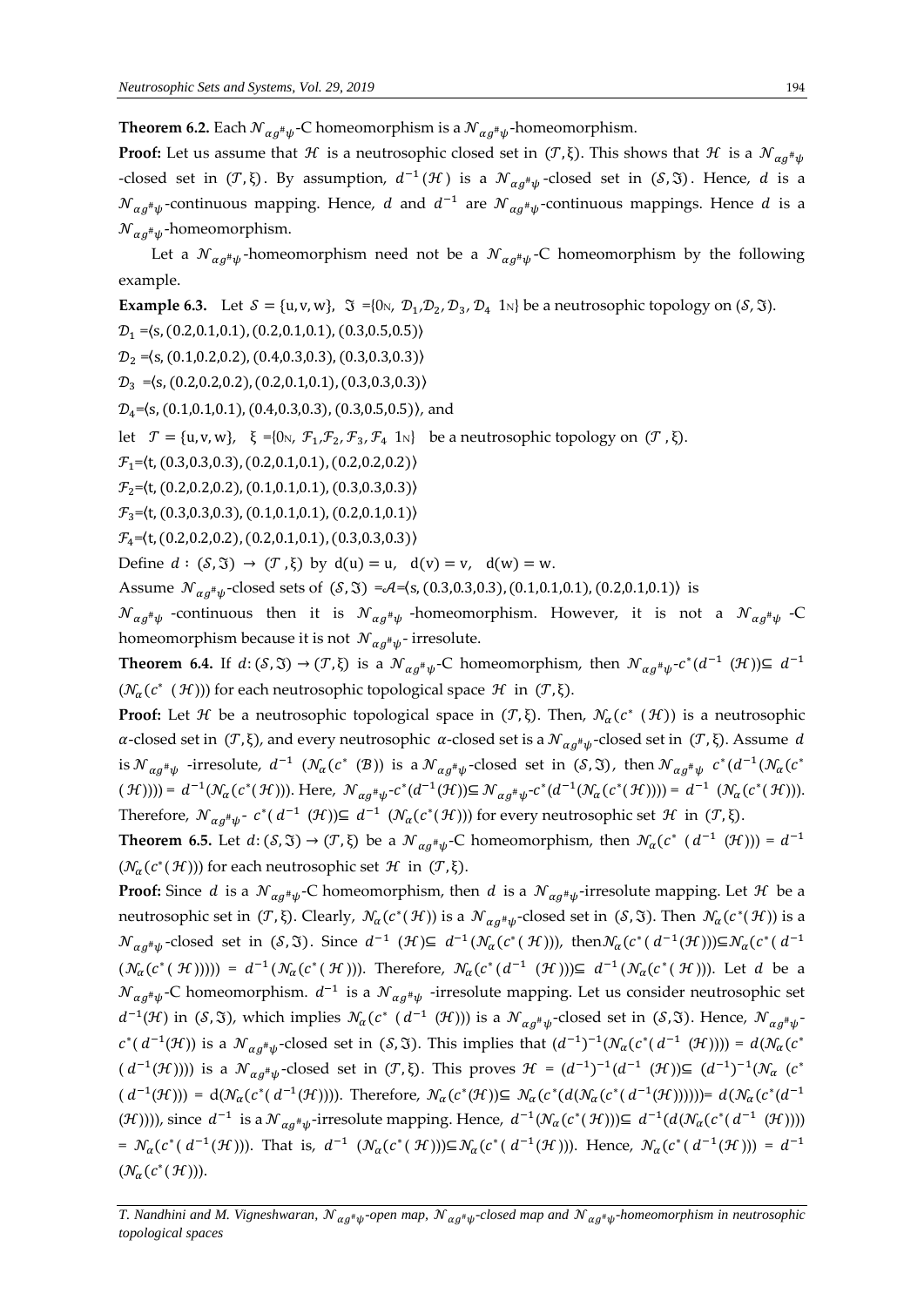**Theorem 6.6.** If  $d: (\mathcal{S}, \mathfrak{I}) \to (\mathcal{T}, \xi)$  and  $e: (\mathcal{T}, \xi) \to (\mathcal{V}, \omega)$  are  $\mathcal{N}_{\alpha g^{\#}\psi}$ -C homeomorphisms, then eod is a  ${\mathcal N}_{\alpha g^{\scriptscriptstyle\#} \psi}$ -C homeomorphism.

**Proof:** Let  $d$  and  $e$  to be two  ${\mathcal N}_{\alpha g^\# \psi}$ -C-homeomorphisms. Assume  ${\mathcal H}$  is a  ${\mathcal N}_{\alpha g^\# \psi}$  -closed set in  $(\mathcal{V},\omega)$ . Then,  $e^{-1}(\mathcal{H})$  is a  $\mathcal{N}_{\alpha g^{\#}\psi}$ -closed set in  $(\mathcal{T},\xi)$ . Then, by hypothesis,  $d^{-1}$   $(e^{-1}(\mathcal{H}))$  is a  ${\cal N}_{\alpha g^{\#}\psi}$ -closed set in (S,3). Hence*, eod* is a  ${\cal N}_{\alpha g^{\#}\psi}$  -irresolute mapping. Now, let  ${\cal G}$  be a  ${\cal N}_{\alpha g^{\#}\psi}$ -closed set in  $(\mathcal{S}, \mathfrak{I})$ . Then, by presumption,  $d(e)$  is a  $\mathcal{N}_{\alpha g^{\#}\psi}$ -closed set in  $(\mathcal{T}, \xi)$ . Then, by hypothesis,  $e(d(\mathcal{G}))$  is a  $\mathcal{N}_{\alpha g^{\#}\psi}$ -closed set in  $(\mathcal{V}, \omega)$ . This implies that  $eod$  is a  $\mathcal{N}_{\alpha g^{\#}\psi}$ -irresolute mapping. Hence, eod is a  ${\mathcal N}_{\alpha g^{\#}\psi}$ -C-homeomorphism.

#### **7. Conclusions**

In this paper, the new concept of a neutrosophic homeomorphism and a  ${\mathcal N}_{\alpha g^{\#}\psi}$  homeomorphism in neutrosophic topological spaces was discussed. Furthermore, the work was extended as the  ${\mathcal N}_{\alpha g^{\#}\psi}$  -C homeomorphism,  ${\mathcal N}_{\alpha g^{\#}\psi}$  -open and  ${\mathcal N}_{\alpha g^{\#}\psi}$  -closed mapping and neutrosophic  $\mathcal{T}_{\mathcal{N}_{\alpha g^\# \psi}}$ -space. Further, the study demonstrated  $\mathcal{N}_{\alpha g^\# \psi}$ -C homeomorphisms and also derived some of their related attributes.

#### **References**

- 1. Abdel-Basset, M., El-hoseny, M., Gamal, A., & Smarandache, F. (2019). A Novel Model for Evaluation Hospital Medical Care Systems Based on Plithogenic Sets. *Artificial Intelligence in Medicine*, 101710.
- 2. Abdel-Basset, M., Manogaran, G., Gamal, A., & Chang, V. (2019). A Novel Intelligent Medical Decision Support Model Based on Soft Computing and IoT. IEEE Internet of Things Journal.
- 3. Abdel-Basset, M., Mohamed, R., Zaied, A. E. N. H., & Smarandache, F. (2019). A hybrid plithogenic decision-making approach with quality function deployment for selecting supply chain sustainability metrics. *Symmetry*, 11(7), 903.
- 4. Abdel-Basset, M., & Mohamed, M. (2019). A novel and powerful framework based on neutrosophic sets to aid patients with cancer. *Future Generation Computer Systems*, 98, 144-153.
- 5. Abdel-Basset, M., Mohamed, M., & Smarandache, F. (2019). Linear fractional programming based on triangular neutrosophic numbers. *International Journal of Applied Management Science*, 11(1), 1-20.
- 6. Abdel-Basset, M., Atef, A., & Smarandache, F. (2019). A hybrid Neutrosophic multiple criteria group decision making approach for project selection. *Cognitive Systems Research*, 57, 216-227.
- 7. Abdel-Basset, M., Gamal, A., Manogaran, G., & Long, H. V. (2019). A novel group decision making model based on neutrosophic sets for heart disease diagnosis. *Multimedia Tools and Applications*, 1-26.
- 8. Abdel-Basset, M., Chang, V., Mohamed, M., & Smarandche, F. (2019). A Refined Approach for Forecasting Based on Neutrosophic Time Series. *Symmetry*, 11(4), 457.
- 9. Arokiarani I, Dhavaseelan R, Jafari S and Parimala M, On some new notions and functions in neutrosophic topological spaces, *Neutrosophic Sets Systems*, 2017, 16, 1619.
- 10. Atanassov, K.T. Intuitionistic fuzzy sets. *Fuzzy Sets and Systems*, 1986; 20, pp. 87–96.
- 11. Ishwarya P and Bageerathi K, On Neutrosophic semi-open sets in Neutrosophic topological spaces, *International Jour. of Math. Trends and Tech*. 2016, 214-223.
- 12. Nandhini T and Vigneshwaran M,  ${\mathcal N}_{\alpha g^{\#}\psi}$  -closed sets in neutrosophic topological spaces, American *International Journal of Research in Science, Technology, Engineering and Mathematics*, Special issue of 2nd